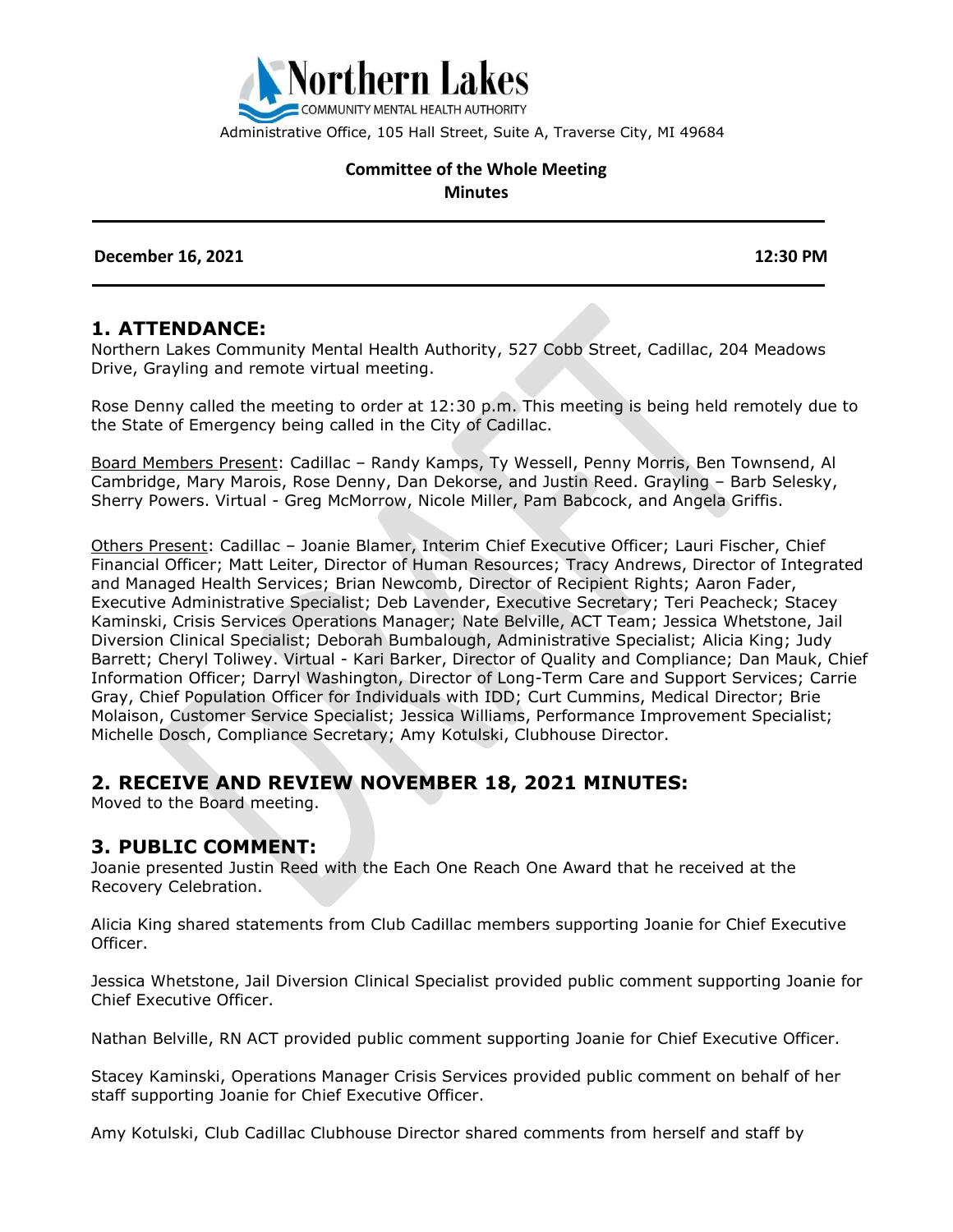providing public comment supporting Joanie for Chief Executive Officer.

Aaron Fader, Executive Administrative Specialist provided public comment supporting Joanie Blamer.

### **4. UPDATE ON RECIPIENT RIGHTS:**

Brian reviewed the numbers from the beginning of FY 2022. He noted that the numbers have increased by 19 and are almost at 100 complaints for the first three months of the fiscal year. He noted that the site visits for the fiscal year are just under 40% completed. In catchment sites we are almost 29% completed and are being completed by ORR staff. Brian has met with a provider to address several complaints and investigations. We will be assisting to help change some of their practices. He is wrapping up the year-end report.

Mary asked how many of the complaints since the first of the fiscal year came from Munson Health Care? Brian noted that he has not seen any from Terri Kelty although would need to verify that. Mary asked what the number one complaint out of those 81? Brian responded mental health services suited to condition; dignity and respect. Providers don't have the staffing they used to. Mary asked if there is one provider agency that the complaints come from? Who is making those? Brian noted that most are coming from staff.

Randy asked about the one report last year that was very late? He asked where we stand with the State of Michigan and if there has been a corrective action plan? Brian responded that our triennial review will occur in the Spring. He has had some conversation with the State and they are aware of the situation. Randy asked how do you see our relationship with the State of Michigan? Brian noted that through his recent interaction it has been very good.

### **5. RECIPIENT RIGHTS LIMITATIONS PRESENTATION:**

Brian provided a presentation on Recipient Rights Limitations related to Suitable Services. He reviewed how services are determined; How is the Mental Health Code is applied? and What areas our office reaches. Identified services suited to condition, freedom of expression, freedom of movement, property and financial, and medication.

Rose asked if COVID related does that change the rights of people? Would it be allowed into an AFC anything coming to our residents such as cigarettes. Brian noted that all would still be provided by the home. People could drop off items.

## **6. COMPLIANCE & QUALITY REPORT FY ENDING:**

Kari referenced the year end Quality and Compliance Report. Kari identified that we had an internal investigation which resulted in a claims adjustment and involved abuse of Medicaid. There was a separation of employment. The Performance Indicators increased, and we are back in the 60% range. She noted that there are no benchmarks from the State. She noted that if someone does not show or cancelled, we do not make the standard and makes the statistics much lower and the NMRE is now at 56% which is lower than some others. We need to work on that. The BHTEDS which is our demographic assessment we are ranked #2. We are doing well at the Medicaid encounter verification. We have done 100% for the entire year for those claims. Compliance training is being completed. There have been many deaths this past year and had an increase of drug overdoses. Mentioned new staff in compliance. We have gone through the CARF Review and will get our report in the next 6 to 8 weeks. She noted preliminary results. She noted that her team will directly oversee the audits and corrective action, performance indicators, training and expect consistency, accountability impact on turnover and are making a commitment to implement that strategy.

Dan asked about the claim's adjustment for Medicaid abuse. He asked if those funds are reported on the balance sheet under governmental units? Al said it is a loss of revenue. Dan asked about OIG requested under client investigation from two years ago. Are they asking to review completed from two years ago or is it active? Kari noted that there is an active investigation. We completed our investigation two years ago, however they asked for additional information.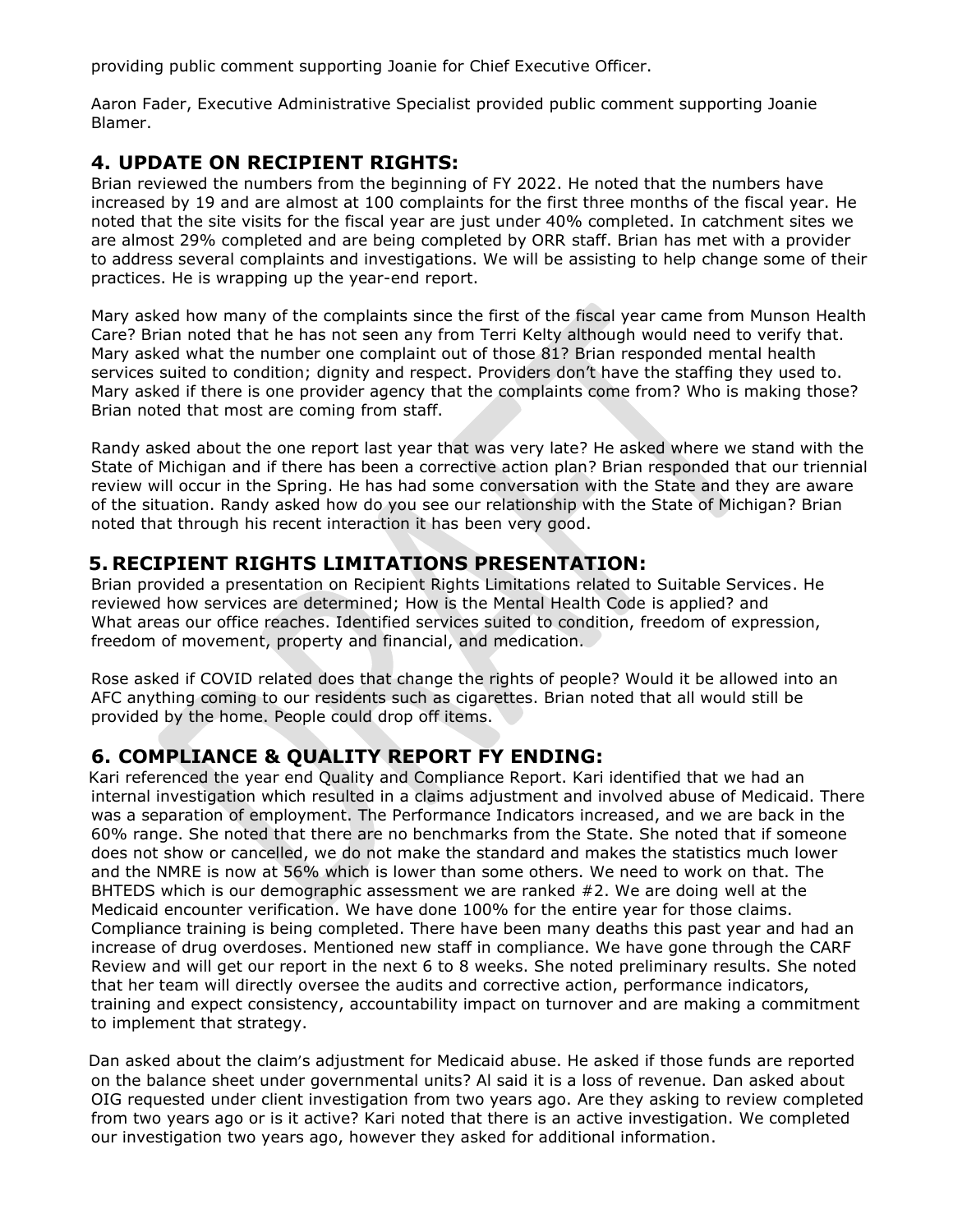Mary asked about the denials in access. Do we know what percentage our denials of our referrals that come in via access? Kari noted if she recalls it is about 20-30%. There are a lot of people especially with COVID are coming in that don't have serious persistent mental illness. They are needing help and services. Mary said it seems like this is a red flag that we have a significant percentage of people who are trying to access services. What do we do? Do we have a mechanism for referring them? This is one of the criticisms from the community that they are falling through the cracks. Joanie responded that our Access Department does do assessment and referral so that anyone who doesn't meet our criteria is referred out to the community. There is a wait list for mild to moderate populations, so I do believe when people think about Community Mental Health they don't understand that we are required to provide services to the serious populations. She noted we do have to get people in or make referrals quickly. We do try hard through our crisis services to provide follow-up care and we are closing that gap or putting people through that are following through the cracks for example the Juvenile Justice Diversion. We can provide 67% of those that are referred inhouse and the other 33% we have a grant to use liquor tax dollars. Mary asked if there has been any conversation with Grand Traverse Community Collaborative about this is an issue in our community and getting that group together to develop a task force to develop a plan to turn into a request to the Board of Commissioners for the Rescue dollars. It has to be a comprehensive community plan. Joanie referenced the CHIR is doing that with the Behavioral Health Summit where there was actually work groups around access and referrals and meeting the needs to include staffing. We are co-leading the crisis residential crisis center. Their plan is to complete that by April. Today there was an email that went out about funding in our region.

# **7. PROTOCALL SERVICES UPDATE:**

Joanie noted that there was a request to provide an update on ProtoCall services. It is a regional approach. Joanie referred to her presentation which identified the strengths and challenges. Joanie identified we discussed concerns about the wait time, and we were told about staffing shortages and we monitored that. We made reports to our ORR for a delay in treatment, spoke with our relations manager and also reached out to the regional clinical directors. All of the others were experiencing the same thing. They placed on the agenda in November and they said it was unacceptable. They spoke to the public relations and the Chief Operating Officer. They agreed that Christine would reach out and also spoke about creating an RFI. There was one of the five boards that is strongly opposed to doing that. After speaking with ProtoCall they identified that they had experienced growth, responding to a pandemic and also a workforce shortage. Joanie provided the data. When going forward they said they had increased their compensation and benefits, asked an organization to better manage the call flow. They had ended some contracts were large and had a high customer complexity rate and time-consuming calls. We will continue to monitor and meet with the public relations manager, we will include her in our meetings with the hospital. We want to have weekly meetings with the CEOs to have stability in their performance.

Ty asked how do these number compare with Third Level when they were receiving those calls when it was locally based? Joanie noted that we did not get the data from Third Level. They did not track things the same way. She thought that Third Level was about 12,000 calls and ProtoCall 10,000 calls a month. Ty noted if we were meeting the needs then and it was 12,000 then he would assume those numbers would be up based upon what we have gone through. Ty identified that we heard some concern from Child and Family Services and some of that was an impact from the finances. Are the community partners happy with ProtoCall? Joanie reported that Munson is not happy. Munson is the biggest provider. She has not surveyed providers and did not believe that Karl had. She noted that we can do that. Joanie identified that Gina did reach out to her when she was quoted in an article and apologized that it didn't quote her accurately. She said that they still did not have the information accurate even though she did it in writing. She will work with Dan and Kari to come up with a survey. Ty noted that whenever you go from local to State or even National you use lose something and we ought to evaluate it.

Mary noted that happened with Child Protective Services. She noted that these numbers tell us something, but they don't tell us as far as client services the whole picture. Where is the data between the call being answered and someone responding to the call? That is what would be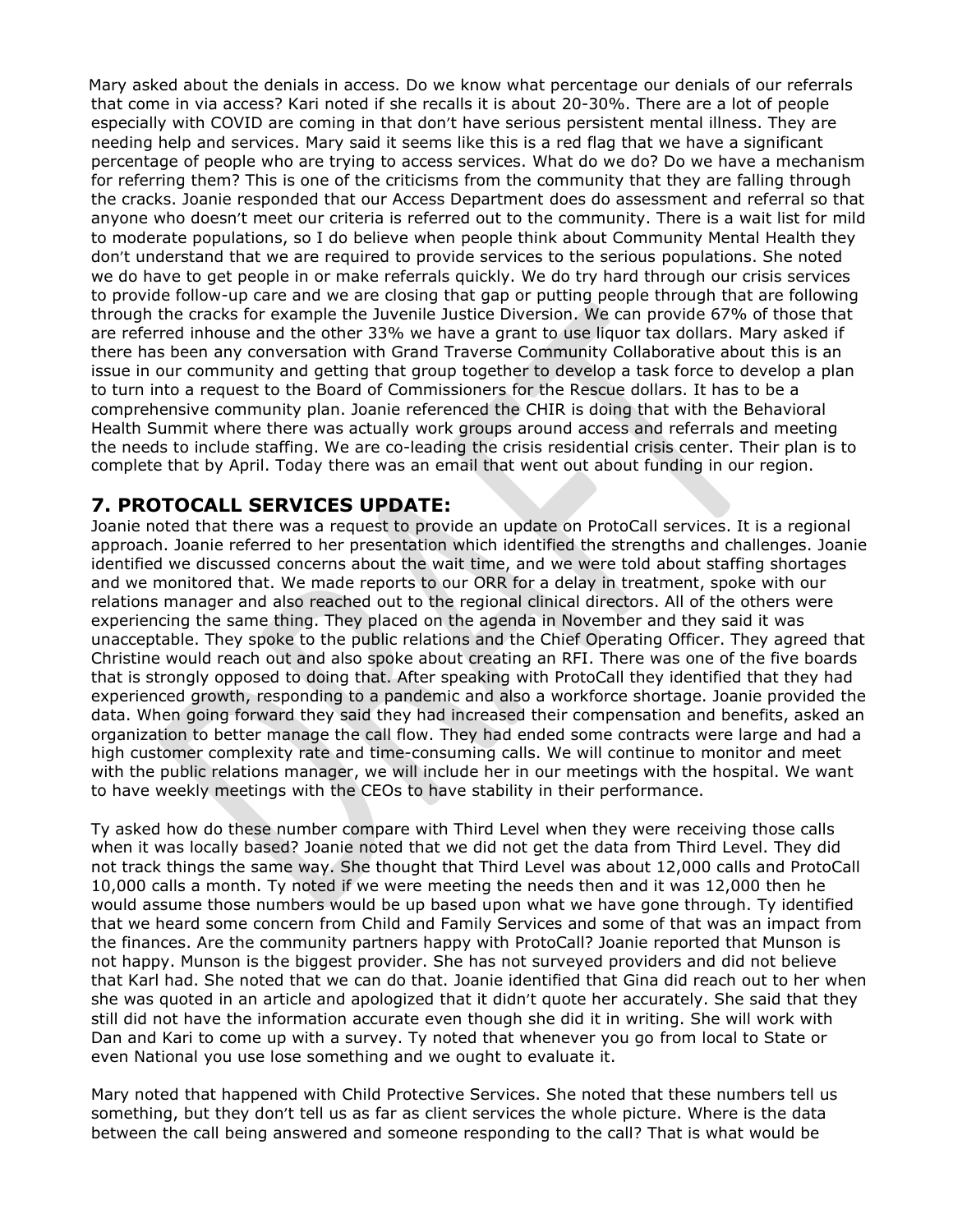meaningful to us. Joanie noted that she believes the average calls answered is misleading. That is when the call is picked up and there is a triage that occurs. The average call is answered in 25 seconds. What is that? Is it a Masters level clinician right away which is what we were told or is that a person who is answering the phone and triaging? Mary asked how long does it take ProtoCall to get ahold of whoever is on call? How long does it take that on-call person to respond to the emergency? We aren't getting one piece of the picture. How often or how quickly do they answer the phone? That is meaningful but that is not what I really care about. I care more about what was the outcome of the response to what the need was? Joanie said she would ask for that data.

Randy noted that we need a much better idea of the headings. We need a concise verbiage of what that means. He said we didn't hear that a plan for improvement has been submitted to the customer which is us and in writing. In that we would have set benchmarks or solid expectations about when we need to see improvement or we go out for bids. Monitoring does not set it. Joanie noted that email thread is occurring right now between the CEOs and the NMRE. Randy asked her to pass it along. Joanie noted that she could ask them to do a presentation session for the Board. He noted that Christine was correct in that it is viewed as an extension of us. Randy clarified he would like a good explanation of what the headings mean and how it is all connected. There was agreement not to have ProtoCall attend one of our meetings at this time.

# **8. BOARD MEMBER TERMS:**

There was a review of Board member's terms who were expiring. Ty noted that he was disappointed to see that his term ends on 3/31/2022 as he thought he was appointed until the end of 2022. Rose asked how Ben's end date was 2022 or 2024? Deb identified that we communicated with Wexford County about the terms being for three years. Noted dates for Ben and Rose. County Commissioners terms are based on their political office. These dates are for the three years on our Board and can reappoint. We also have cases where the term is not completed and someone else completes the term. The following members identified their interest in being reappointed: Barb, Dan, Randy, Ty, Al. Mary was undecided. Grand Traverse County appointees will need to reapply by completing the application through Grand Traverse County. Randy suggested that the dates match with political appointments. The terms are identified in our By-Laws and the Enabling Resolution. Pam noted that Missaukee County has reached out to her to find a replacement for Dean. Because he was a county commissioner he would need to report to the county. We did have communications with Missaukee County and noted that the individual appointed would need to reside in Missaukee County.

# **9. BOARD LEADERSHIP JOURNAL**

Rose referenced the journal. Randy was approached recently by a Board Member asking how they would navigate the Carver Model and referred to the Tick Tock article. The CFO needs to play a bigger role in corporate governance.

## **10. AGENDA PLANNING OPTIONS:**

Agenda topics for the January 20, 2022 meeting: Update on Recipient Rights; FY 2022 Ownership Linkage Plan; 2021 Annual Review; County Commissioner Survey Results.

## **11. MEETING EVALUATION/COMMENTS:**

- $#1$  We spent our time on the most important governance topics excellent
- #2 We encouraged diversity of viewpoints excellent
- #3 Our decisions were made collectively excellent
- #4 The Board used it's time effectively excellent
- #5 What is the most important thing the Board could do to improve our function as a Board?

Comment - Mary suggested that we have three lavalier microphones for the  $2^{nd}$  interviews.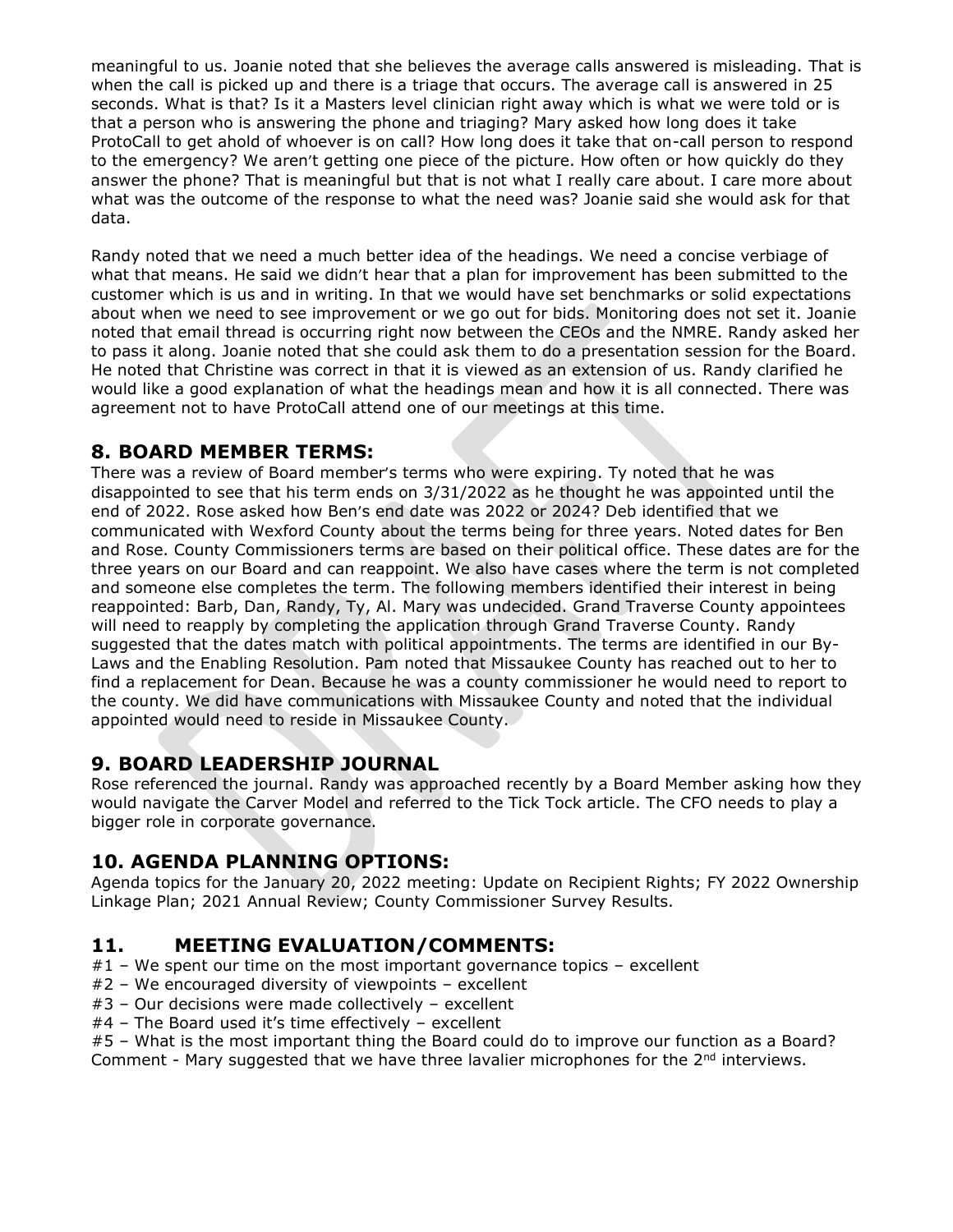# **12. OTHER/ADJOURN:**

Meeting adjourned at 2:04 p.m.

Respectfully Submitted,

Deb Lavender Executive Secretary

dsl (1/11/2022)